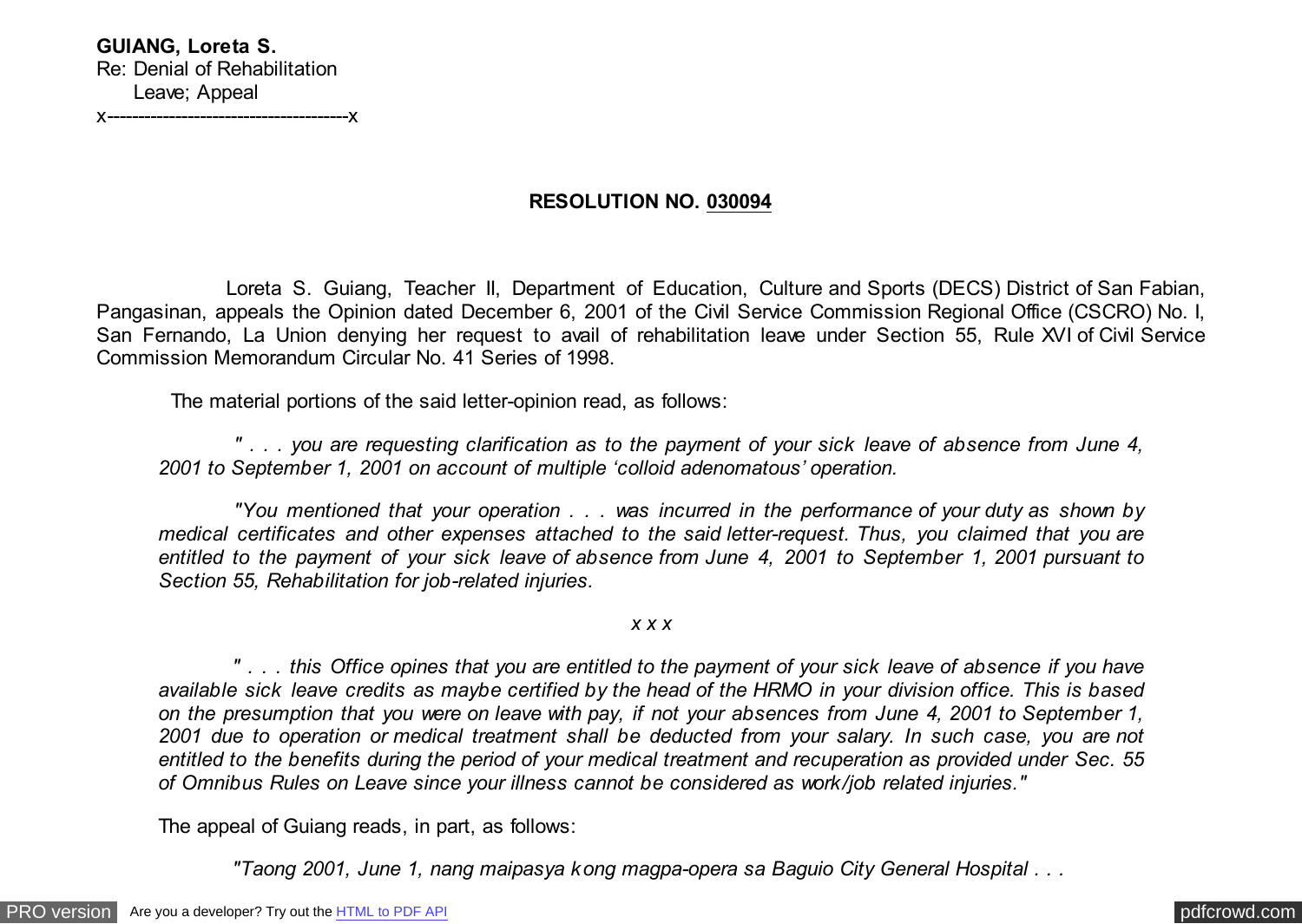*"Ayaw ko mang gawin napilitan akong mag-leave ng tatlong buwan sa hangad kong makapagpahinga, ngunit wala po akong tinanggap na sueldo dahil ayon kay Dr. JULIANA B. LAOAG, Schools Division Superintendent ng DECS Pangasinan II, Binalonan Pangasinan, ay hindi raw ako INTITLED (sic) dahil ikinunsidera niya na wala daw kinalaman ito sa aking (TRABAJO) bilang isang public school teacher, sa ilalim ng SEC. 55 of OMNIBUS RULES ON LEAVE.*

 *"Kung atin pong uunawain at uugatin mabuti and nilalaman ng SEC. 55 ay maliwanag pa sa sikat ng araw sa umaga na WORK/JOB RELATED INJURIES ang aking kaso: BAKIT?*

 *"1. Dahil hindi po ako RETIRED EMPLOYEE dahil kasalukuyan po akong nasa ACTIVE DUTY noong ako'y mainjured dahil sa aking pagpapa-opera.*

 *"2. Na-Injured ako dahil inopera at hiniwa ang aking leeg dahil inalis ang aking COLLOID ADINOMATOUS GOITER NA tumubo dahil nakuha ko ito sa aking pagtuturo, pagtatrabajo kaya, WORK/JOB RELATED INJURIES ang nangyari!*

 *"3. NAINJURED (sic) ako dahil naapektuhan ang aking kanang tenga kaya himina ang aking pandinig.*

 *"Kaya maliwanag na INTITLED (sic) ako gaya ng isinasaad sa SEC. 55 REHABILITATION FOR JOB-RELATED INJURIES . . . "*

The CSCRO No. I commented on the appeal, as follows:

 *" . . . this Office reiterates its opinion . . . that she is not entitled to rehabilitation leave. Based on the documents she submitted, her wound was on account of her operation on "Multiple Colloid Adenomatous,' not due to an injury or accident incurred while performing her official function. In short, it is not work-related injury. Further, there is no doubt that her operation was due to illness which she claims started 10 years ago. Hence, her appeal deserves denial."*

 Records show that on May 30, 2001, Guiang filed an application for sick leave for the period June 4, 2001 to August 2, 2001 to undergo an operation. On June 1, 2001, she underwent a medical operation to cure her of *"Multiple Colloid Adenomatous Goiter"* she was then suffering from. To recuperate from the effects of the said operation on July 23, 2001 she filed another application for sick leave, this time, for the period August 3, 2001 to September 1, 2001.

 On September 2, 2001, Guiang returned to work. In a letter dated October 17, 2001 addressed to Juliana B. Laoag, Schools Division Superintendent, Department of Education, Culture and Sports (DECS) Region I, Division of Pangasinan II,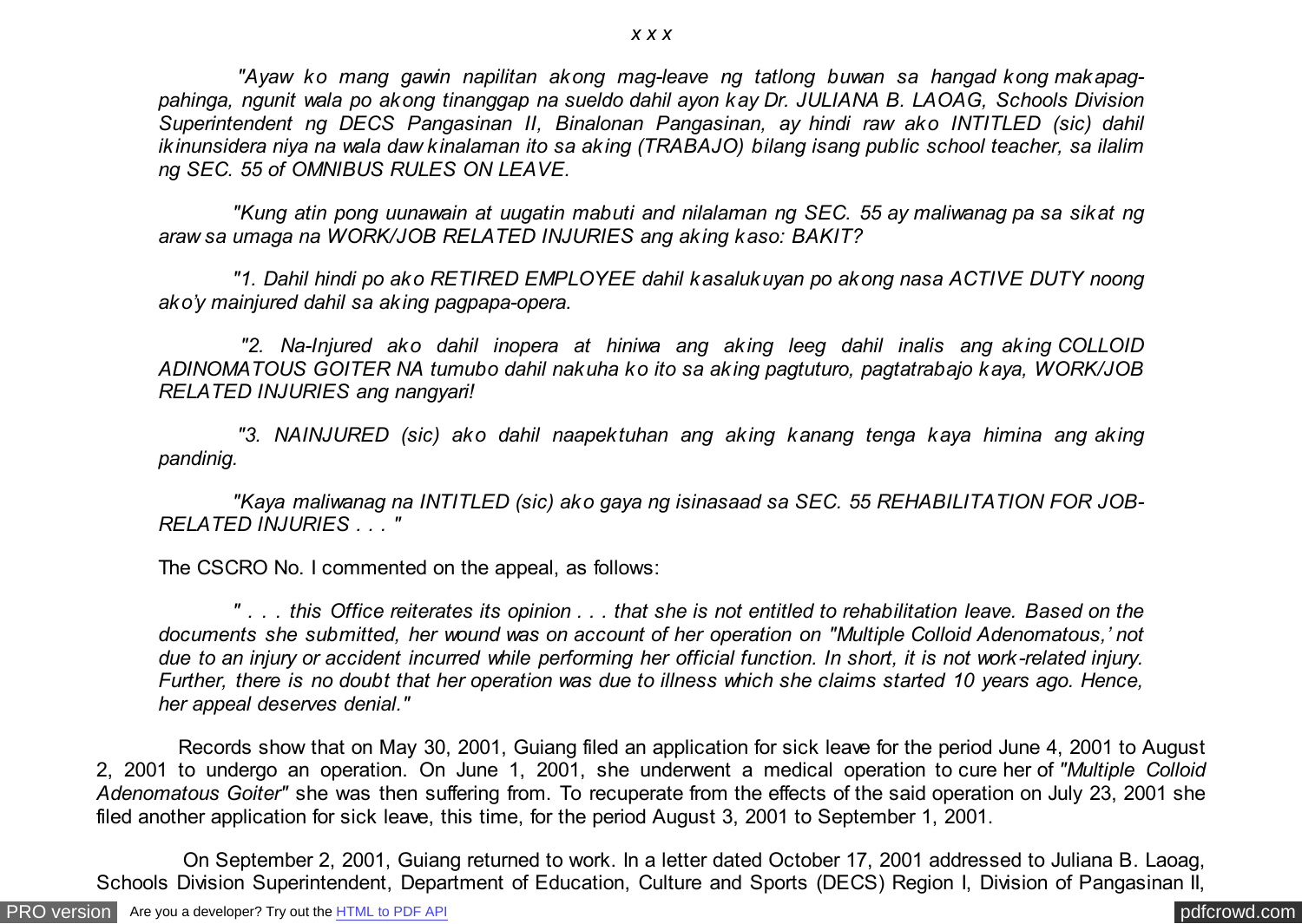the appellant requested for the payment of her sick leave of absence for the period of June 4, 2001 to September 1, 2001.

The said request reads, as follows:

 *"Pursuant to CSC MC Nos. 4, s. 1998; 6 & 14, s. 1999 re: Rehabilitation Leave for Job Injuries, I would like to request your good office for the payment of my sick leave of absence effective June 4 to September 1, 2001 on account of my Multiple Colloid Adenomatous Operation which I incurred in the performance of duty.*

 Thereafter, the letter of Guiang was forwarded by Schools Division Superintendent Laoag to the Civil Service Commission Regional Office (CSCRO) No. I, requesting a clarification on whether the appellant is entitled to the said benefit. In a letter dated December 6, 2001, the CSCRO No. I opined that Guiang is not entitled to the payment of sick leave of absence since her operation or medical treatment is not a work/job related injury under **Section 55, Rule XVI of Civil Service Commission Memorandum Circular No. 41, s. 1998**.

 Subsequently, in a letter dated December 22, 2001 and received by the Commission on January 7, 2002 Guiang appealed the opinion of the CSCRO No. I to the Commission Proper. In an Order dated February 4, 2002, the said Regional Office was requested to comment on the appeal and to submit the complete records of the case. Subsequently, in an Order dated July 12, 2002, the Commission reiterated the request for CSCRO No. I to comment on the appeal and also for Guiang to pay the required appeal fee and to submit a certificate of non-forum shopping.

 On August 9, 2002 the Commission received the comment dated August 1, 2002 of the CSCRO No. I. Finally, Guiang complied with the requirements of perfecting an appeal on August 7, 2002.

Hence, this appeal.

 The pivotal issue to be resolved is whether the Multiple Colloid Adenomatous Goiter may be considered job related illness under the rules for availment of rehabilitation leave.

 Relevant to the instant case is **Section 55, Rule XVI (Leave of Absence) of Civil Service Commission Memorandum Circular No. 41 Series of 1998,** which provides:

 *"SEC. 55. Rehabilitation leave for job-related injuries. – Applications of officials and employees for leave of absence on account of wounds or injuries incurred in the performance of duty must be made on the prescribed form, supported by the proper medical certificate and evidence showing that the wounds or injuries were incurred in the performance of duty. The head of department/agency concerned shall direct that absence of an employee during his period of disability thus occasioned shall be on full pay, but not to exceed six (6) months. He shall also authorize the payment of medical attendance, necessary transportation, subsistence and hospital fees of the injured person. Absence in the case contemplated shall not be charged against the*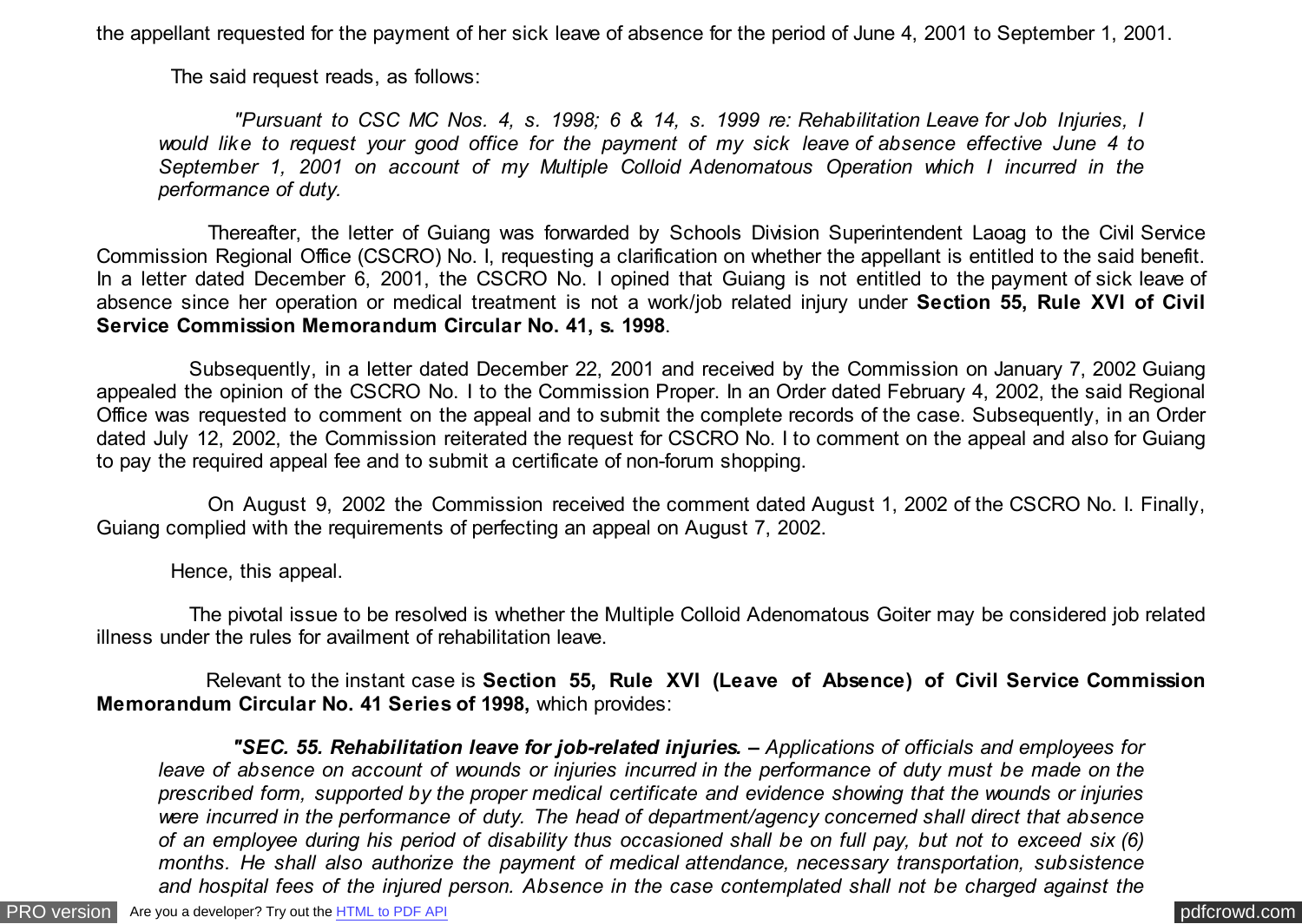*sick leave or vacation leave, if there are any."*

 Well-entrenched is the precept that a social legislation like the rehabilitation leave, being remedial in character, should be liberally construed and administered in favor of the persons intended to be benefited thereby. The liberal approach aims to achieve humanitarian purposes of the law in order that the efficiency, security and well being of government employees may be enhanced.<sup>1</sup>

 It has been the intention of the Commission from the start that any sickness or illness, as long as it is service connected, is deemed included in the coverage of the rehabilitation leave contemplated under **MC No. 41, s. 1998<sup>2</sup>** .

 Nevertheless, while the rehabilitation leave is a social legislation designed to give relief to employees, it is not the intention of the Commission to include in its coverage all injuries and illness which might be acquired by the employee in the course of the employment, but only those which are acquired in the performance of duty. Moreover, the claim for rehabilitation leave is over and above the rights of an employee to claim from other agencies such as GSIS or ECC. In evaluating the entitlement of an employee to rehabilitation leave, the Commission must not only decide from the sympathetic point of view but must consider proven facts pertaining to the relation of the injury and the work of an employee. To be entitled to the same, there must be evidence to show that the illness was incurred in the performance of duty or that it is service or work connected.<sup>3</sup>

 In the present case, Guiang failed to present proof that the illness she was suffering from, *"Multiple Colloid* Adenomatous Goiter", was incurred in the performance of duty or that, it is service or work connected. Other than her personal opinion and conclusion that she acquired it while discharging her duties as a school teacher, the appellant did not provide evidence to substantiate such assertion. On the contrary, however, appellant admitted contracting the illness ten (10) years ago or way back 1991. Relevant to the discussion is the ruling of the Commission in the case of **MARANAN, Margaret, (Civil Service Commission Resolution No. 01-1532 dated September 13, 2001),** which provides:

 *"There can be no hard and fast rule in determining whether or not a sickness is work-related. It is up to the applicant for rehabilitation leave to show a reasonable work-connection in his/her illness and if there is no work-connection in the sickness, he/she must show proof that the risk of contracting the illness is increased by the working conditions. He/she who alleges a fact has the burden of proving it and a mere allegation is not evidence."*

 It must also be mentioned that the illness of Guiang is not one of those Occupational Diseases found in the **Amended Rules on Employee's Compensation dated July 21, 1997**. Since the appellant failed to prove that her illness was incurred in the performance of duty or service or work related or that it is one of the Occupational Diseases, the Commission has no alternative but to deny her claim for rehabilitation leave for the period June 4, 2001 to September 1, 2001.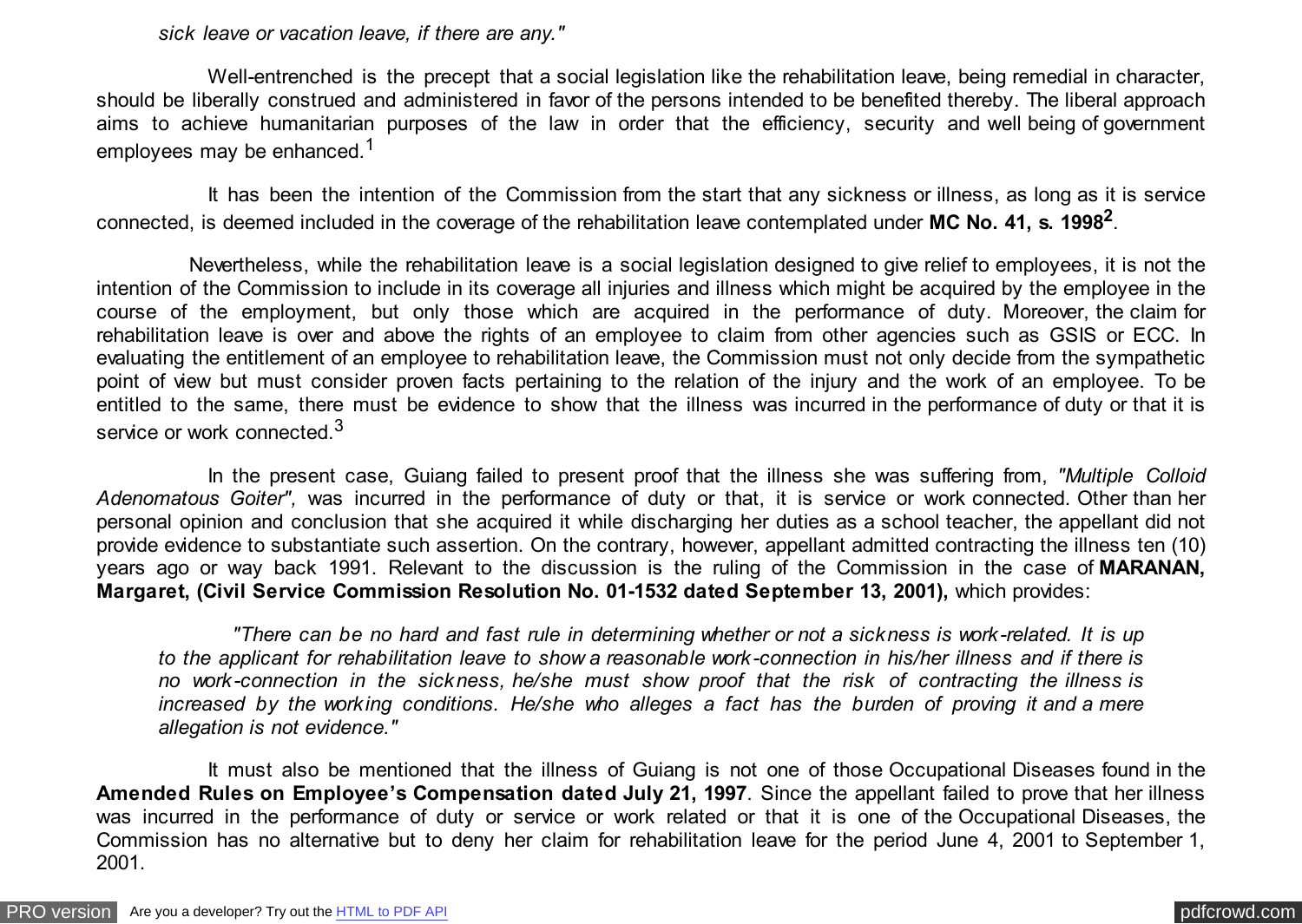**WHEREFORE,** the appeal of Loreta S. Guiang is hereby **DISMISSED.** Accordingly, the Opinion dated December 6, 2001 of the Civil Service Commission Regional Office No. I, San Fernando, La Union, declaring that Guiang is not entitled to rehabilitation leave for the period June 4, 2001 to September 1, 2001 is affirmed.

Quezon City, January 21, 2003

(Signed) **KARINA CONSTANTINO-DAVID** Chairman

(Signed) **JOSE F. ERESTAIN, JR.** Commissioner

O.B. **J. WALDEMAR V. VALMORES Commissioner** 

Attested by:

(Signed) **ARIEL G. RONQUILLO** Director III

CPS/mgmr/01202003

FPG/KPZ/X8/Y11/jca200 NDC-02-0026 20020807-006

[PRO version](http://pdfcrowd.com/customize/) Are you a developer? Try out th[e HTML to PDF API](http://pdfcrowd.com/html-to-pdf-api/?ref=pdf) compared to the CHTML of PDF API [pdfcrowd.com](http://pdfcrowd.com)